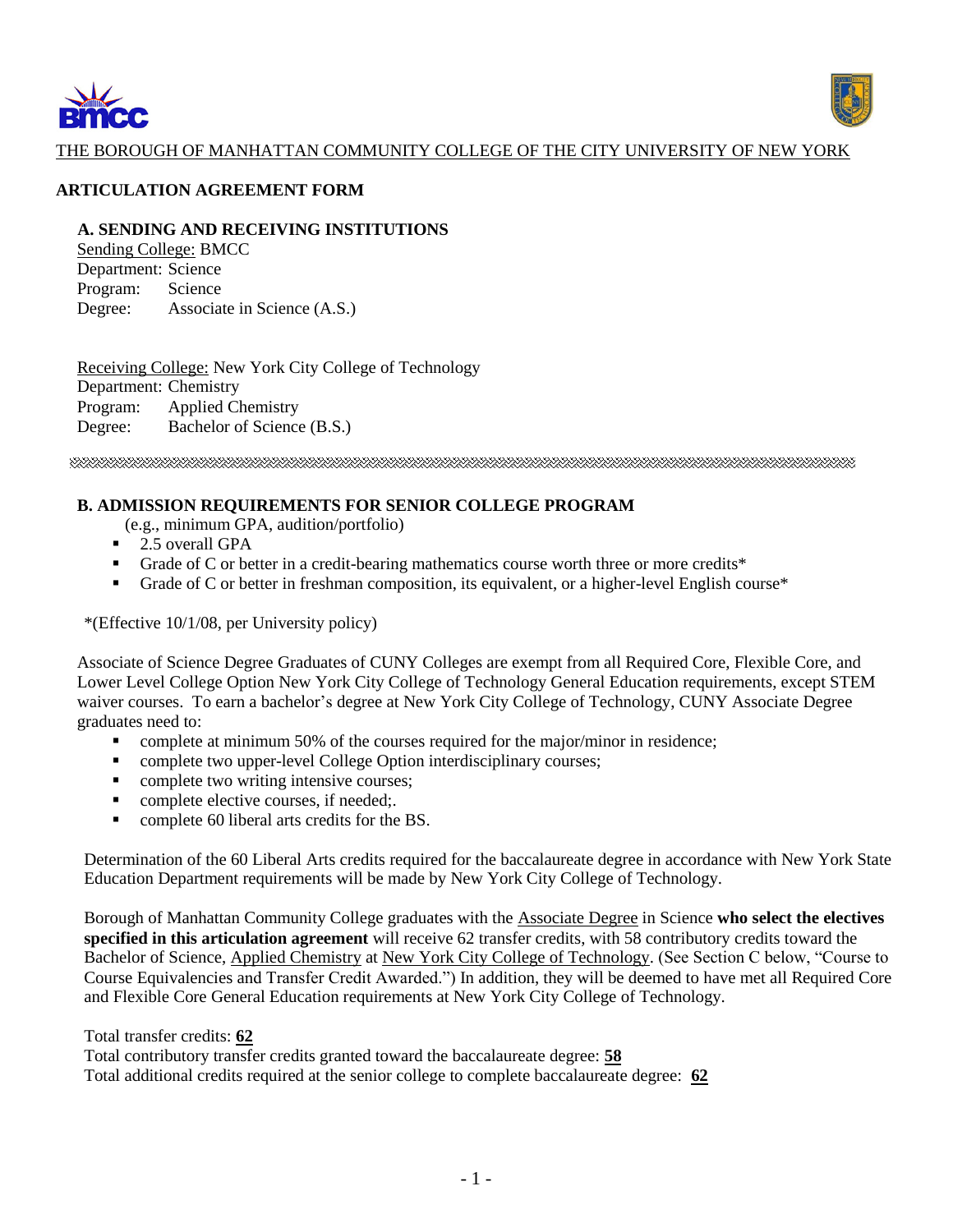### **C. TRANSFER CREDITS AWARDED**

Borough of Manhattan Community College (BMCC) graduates who complete the Associate in Science (A.S.) degree in Science will receive 58 credits toward the Bachelor of Science (B.S) degree in Applied Chemistry at New York City College of Technology.

| <b>Common Core</b>                                                              |                |  |  |
|---------------------------------------------------------------------------------|----------------|--|--|
| <b>Required Common Core</b>                                                     |                |  |  |
| <b>English Composition</b>                                                      | 6              |  |  |
|                                                                                 |                |  |  |
| Mathematical & Quantitative Reasoning <sup>1</sup>                              | 3              |  |  |
| Life & Physical Sciences <sup>2</sup>                                           | $\overline{3}$ |  |  |
| <b>Total Required Common Core</b>                                               | 12             |  |  |
| <b>Flexible Core</b>                                                            |                |  |  |
| <b>Creative Expression</b>                                                      | 6              |  |  |
| World Culture & Global Issues                                                   | $\overline{3}$ |  |  |
| U.S. Experience in Its Diversity                                                | $\overline{3}$ |  |  |
| Individual & Society                                                            | $\overline{3}$ |  |  |
| Scientific World <sup>3</sup>                                                   | 3              |  |  |
| <b>Total Flexible Core</b>                                                      | 18             |  |  |
| <b>Total Common Core</b>                                                        | 30             |  |  |
| <b>Curriculum Requirements</b>                                                  |                |  |  |
| Choose 1 sequence from the following introductory                               | 8              |  |  |
| Science sequences: 4                                                            |                |  |  |
| BIO 210 & BIO 220 - Biology I & II                                              |                |  |  |
| CHE 201 & CHE 202 - College Chemistry I & II                                    |                |  |  |
| PHY 210 & PHY 220 - Physics I & II                                              |                |  |  |
| Choose 16 credits from the following: $5$                                       | 16             |  |  |
| BIO 210 & BIO 220 - Biology I & II                                              |                |  |  |
| CHE 201 & CHE 202 - College Chemistry I & II                                    |                |  |  |
| PHY 210 & PHY 220 - Physics I & II                                              |                |  |  |
| BIO 230 – Principles of Microbiology                                            |                |  |  |
| BIO 240 - Genetics                                                              |                |  |  |
| CHE 120 - Fundamentals of Org. Chemistry                                        |                |  |  |
| CHE 205 - Quantitative Analysis<br>CHE 230 & CHE 240 – Organic Chemistry I & II |                |  |  |
| MAT 301 & MAT 302 - Calculus I & II                                             |                |  |  |
| PHY 240 - Modern Physics                                                        |                |  |  |
| SCI 120 - Computer Methods in Science                                           |                |  |  |
| SCI 140 - Introduction to Microprocessors                                       |                |  |  |
| SCI 430 - Scientific Instrumentation                                            |                |  |  |
| Modern Foreign Language                                                         | 3              |  |  |
| General Electives <sup>6</sup>                                                  | 3              |  |  |
| <b>Total Curriculum Credits</b>                                                 | 30             |  |  |
| <b>Total Program Credits</b>                                                    | 60             |  |  |

## **Pathways Science Curriculum**

\_\_\_\_\_\_\_\_\_\_\_\_\_\_\_\_\_\_\_\_\_\_\_\_\_\_\_\_\_\_\_\_\_\_\_\_\_\_\_\_\_\_\_\_\_\_\_\_\_\_\_\_\_\_\_\_\_\_\_\_\_\_\_\_\_\_\_\_\_\_\_\_\_\_\_\_\_\_\_\_\_\_\_\_\_\_\_\_

<sup>&</sup>lt;sup>1</sup> Students are required to take MAT 206. However, if students can prove math proficiency in MAT 206, MAT 301 can be used to satisfy this requirement. If MAT 301 is taken, 60 credits will transfer to New York City College of Technology. <sup>2</sup> Students are advised to take PHY 215.

<sup>&</sup>lt;sup>3</sup> Students are advised to take PHY 225.

<sup>4</sup>Students are advised to take CHE 201 & CHE 202.

<sup>&</sup>lt;sup>5</sup> Students are advised to take MAT 301 & MAT 302 and CHE 230 & CHE 240.

<sup>6</sup> These credits can be satisfied by taking STEM variants in the Common Core.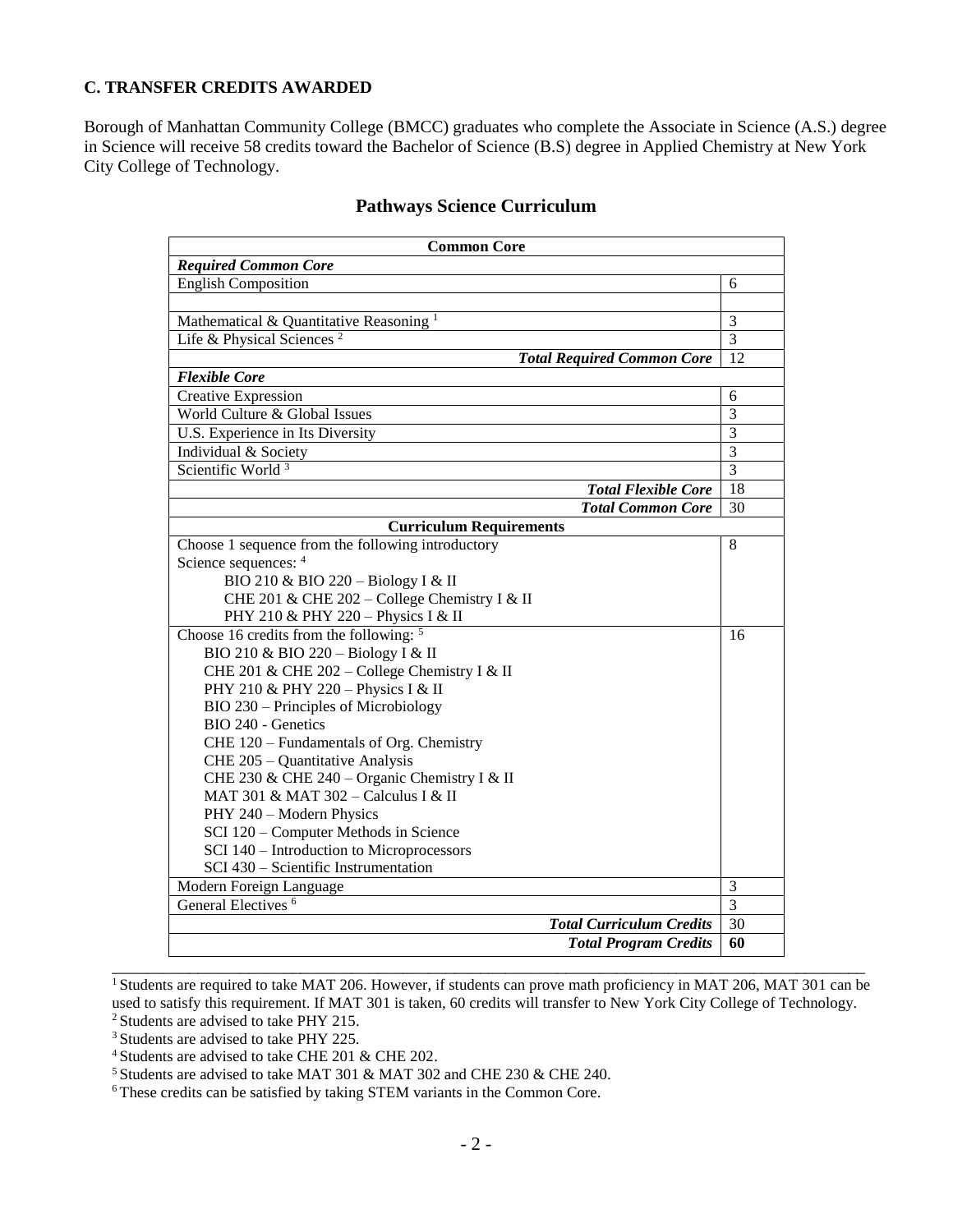# **D. SUMMARY OF TRANSFER CREDITS FROM BMCC AND CREDITS TO BE COMPLETED AT NYCCT**

| <b>Applied Chemistry</b>              | <b>Total credits for the</b><br><b>Baccalaureate</b> | <b>Transfer credits</b><br>from BMCC | <b>Credits to be</b><br><b>Completed at New</b><br><b>York City College of</b><br><b>Technology</b> |
|---------------------------------------|------------------------------------------------------|--------------------------------------|-----------------------------------------------------------------------------------------------------|
| <b>General Education Requirements</b> | 30                                                   | 30                                   |                                                                                                     |
| College Option                        | п                                                    |                                      |                                                                                                     |
| <b>Major Requirements</b>             | 79                                                   | 26                                   | 53                                                                                                  |
| Electives                             |                                                      |                                      |                                                                                                     |
| <b>Total</b>                          | 120                                                  |                                      | 62                                                                                                  |

## **E. SENIOR COLLEGE UPPER DIVISION COURSES REMAINING FOR BACCALAUREATE DEGREE<sup>1</sup>**

| <b>Course and Title</b>                                                                                      | <b>Credits</b> |
|--------------------------------------------------------------------------------------------------------------|----------------|
| <b>Additional Required Courses</b>                                                                           |                |
| BIO 1101 Biology I, if BIO 210 not completed at BMCC                                                         | $0 - 4$        |
| CHEM 3222 Physical Chemistry: Thermodynamics and Kinetics                                                    | $\overline{4}$ |
| <b>CHEM 3312 Analytical Chemistry</b>                                                                        | 5              |
| CHEM 3412 Instrumental Methods of Analysis                                                                   | $\overline{5}$ |
| BIO 3601 Biochemistry                                                                                        | $\overline{4}$ |
| CHEM 3622 Inorganic Chemistry                                                                                | 4              |
| CHEM 4312 Instrumental Chromatography                                                                        | 4              |
| CHEM 4322 Advanced Spectroscopy                                                                              | $\overline{4}$ |
| CHEM 4901 Internship/Research in Applied Chemistry                                                           | 3              |
| CHEM 4902 Internship/Research in Applied Chemistry                                                           | $\overline{3}$ |
| ENG 2575 Technical Writing                                                                                   | $\overline{3}$ |
| PHYS 1441 General Physics I: Calculus-based, if PHYS 215 is not completed at BMCC                            | $0 - 5$        |
| PHYS 1442 General Physics II: Calculus-based, if PHYS 225 is not completed at BMCC                           | $0 - 5$        |
| <b>Total Additional Required Courses</b>                                                                     | 39-53          |
| <b>College Option Requirement</b> <sup>2</sup>                                                               |                |
| COM 1330 or higher public speaking $3$                                                                       | $\mathfrak{Z}$ |
| One interdisciplinary liberal arts and sciences course                                                       | 3              |
| <b>Total College Option</b>                                                                                  | 6              |
| <b>Free Elective</b>                                                                                         |                |
| Recommended Course-LIB 1201 Research and Documentation in the Information Age                                | $0 - 3$        |
|                                                                                                              |                |
| Science and Mathematics Elective Courses - as required to assure a total of 120 program credits <sup>4</sup> |                |
| BIO 2311/L Anatomy and Physiology I (Lecture and Laboratory)                                                 | $\overline{4}$ |
| BIO 2312/L Anatomy and Physiology II (Lecture and Laboratory)                                                | 4              |
| BIO 3302 Microbiology (Lecture and Laboratory)                                                               | $\overline{4}$ |
| BIO 3350 Elements of Bioinformatics (Lecture and Laboratory)                                                 | $\overline{4}$ |
| BIO 3352 Bioinformatics (Lecture and Laboratory)                                                             | $\overline{4}$ |
| <b>BIO 3354 Computational Genomics</b>                                                                       | 3              |
| BIO 3356 Molecular Modeling in Biology                                                                       | 3              |
| <b>BIO 3524 Nutrition</b>                                                                                    | $\overline{c}$ |
| <b>BIO 3526 Pathophysiology</b>                                                                              | $\overline{3}$ |
| BIO 3620/L Molecular and Cell Biology (Lecture and Laboratory)                                               | 4              |
| CHEM 2411 Special Topics                                                                                     | 3              |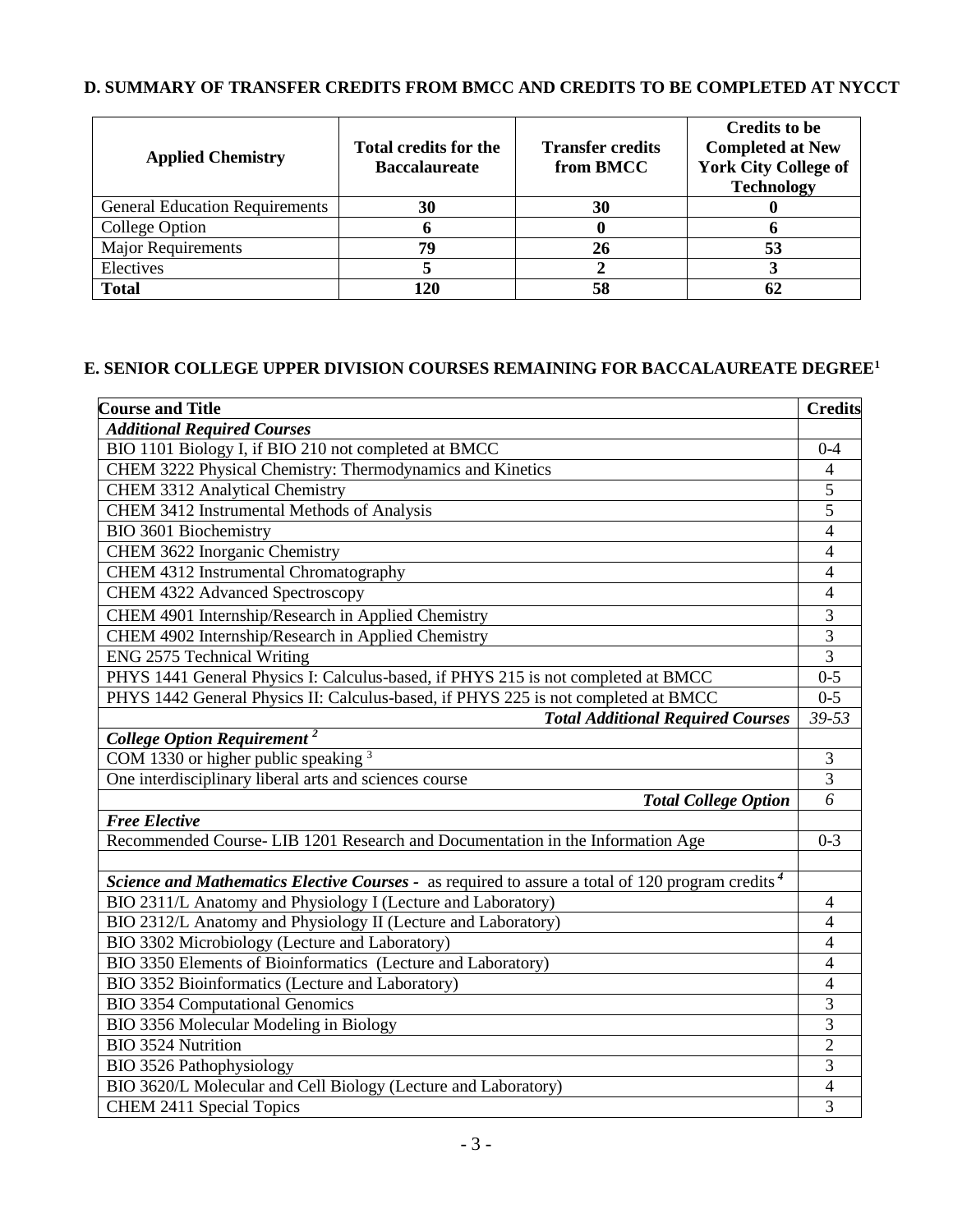| <b>Science and Mathematics Elective Courses continued</b>                                    |                |
|----------------------------------------------------------------------------------------------|----------------|
| <b>CHEM 4822 Medicinal Chemistry</b>                                                         | 3              |
| CST 2403 Introductory C++ Programming Language Part I                                        | 3              |
| CST 3503 C++ Programming Part II                                                             | $\overline{3}$ |
| MAT 2071 Introduction to Proofs and Logic                                                    | $\overline{4}$ |
| MAT 2440 Discrete Structures and Algorithms I                                                | 3              |
| MAT 2540 Discrete Structures and Algorithms II                                               | 3              |
| MAT 2572 Probability and Mathematical Statistics I                                           | 4              |
| MAT 2580 Introduction to Linear Algebra                                                      | 3              |
| MAT 2588 The Mathematics of Finance                                                          | 3              |
| MAT 2630 Applied Mathematics Technology-Numerical Analysis                                   | $\overline{3}$ |
| MAT 2675 Calculus III                                                                        | $\overline{4}$ |
| <b>MAT 2680 Differential Equations</b>                                                       | 3              |
| MAT 3021 Number Theory                                                                       | 4              |
| MAT 3050 Geometry I                                                                          | $\overline{4}$ |
| MAT 3075 Introduction to Real Analysis                                                       | 4              |
| MAT 3080 Modern Algebra                                                                      | 4              |
| MAT 3672 Probability and Mathematical Statistics II                                          | $\overline{4}$ |
| MAT 3770 Mathematical and Modeling I- Optimization                                           | 3              |
| <b>MAT 3772 Stochastic Models</b>                                                            | 3              |
| MAT 3777 Applied Mathematics: Applications of the Wave Equations                             | $\overline{3}$ |
| MAT 3787 Applied Mathematics- Finite Fields                                                  | $\overline{3}$ |
| MAT 3788 Applications of the Heart Equation for Financial Mathematics                        | $\overline{3}$ |
| MAT 3880 Introduction to Partial Differential Equations using Mathematical Models in Biology | $\overline{3}$ |
| MAT 4030 History of Mathematics                                                              | 3              |
| MAT 4050 Geometry II                                                                         | 3              |
| MAT 4672 Computational Statistics with Applications                                          | 3              |
| MAT4788 Financial Risk Modeling                                                              | 3              |
| MAT 4872 Probability and Mathematical Statistics III                                         | $\overline{4}$ |
| MAT 4880 Mathematical Modeling II                                                            | 3              |
| PHYS 2601/L Introduction to Research (Lecture and Laboratory)                                | 3              |
| PHYS 2603/L Physical Principles of Medical Imaging                                           | 3              |
| PHYS 2605 Introduction to Laser Physics and Photonics                                        | $\overline{4}$ |
| PHYS 2607 Introduction to Quantum Mechanics                                                  | 3              |
| PHYS 2609 Introduction to Quantum Computing                                                  | $\overline{4}$ |
| <b>Total Elective Credits</b>                                                                | $1 - 15$       |
| <b>Total credits to be taken at NYCCT</b>                                                    | 62             |
| <b>Total credits transferred from BMCC</b>                                                   | 58             |
| <b>Total credits required for NYCCT Bachelors of Applied Science</b>                         | 120            |

<sup>&</sup>lt;sup>1</sup> In addition to requirements of the AS degree, City Tech bachelor's degree students are required to take one Writing Intensive (WI) course in the Major and one WI course in the liberal arts and sciences. **All graduates must also satisfy CUNY Pathways requirements.** 

 $\overline{\phantom{a}}$  , and the contribution of the contribution of the contribution of the contribution of the contribution of the contribution of the contribution of the contribution of the contribution of the contribution of the

<sup>&</sup>lt;sup>2</sup> Complete lists of liberal arts and sciences courses and advanced liberal arts and sciences courses, as well as semester-specific lists of interdisciplinary courses, are available online at the City Tech Pathways website.

<sup>&</sup>lt;sup>3</sup> Students who have already met the COM requirement may choose any other upper level liberal arts science in its place.

<sup>&</sup>lt;sup>4</sup> The number of free elective credits will vary depending upon the program-specific courses taken in satisfaction of Common Core

requirements. Some of these elective courses have pre- and/or co-requisite courses that may be taken as flexible core or college option electives.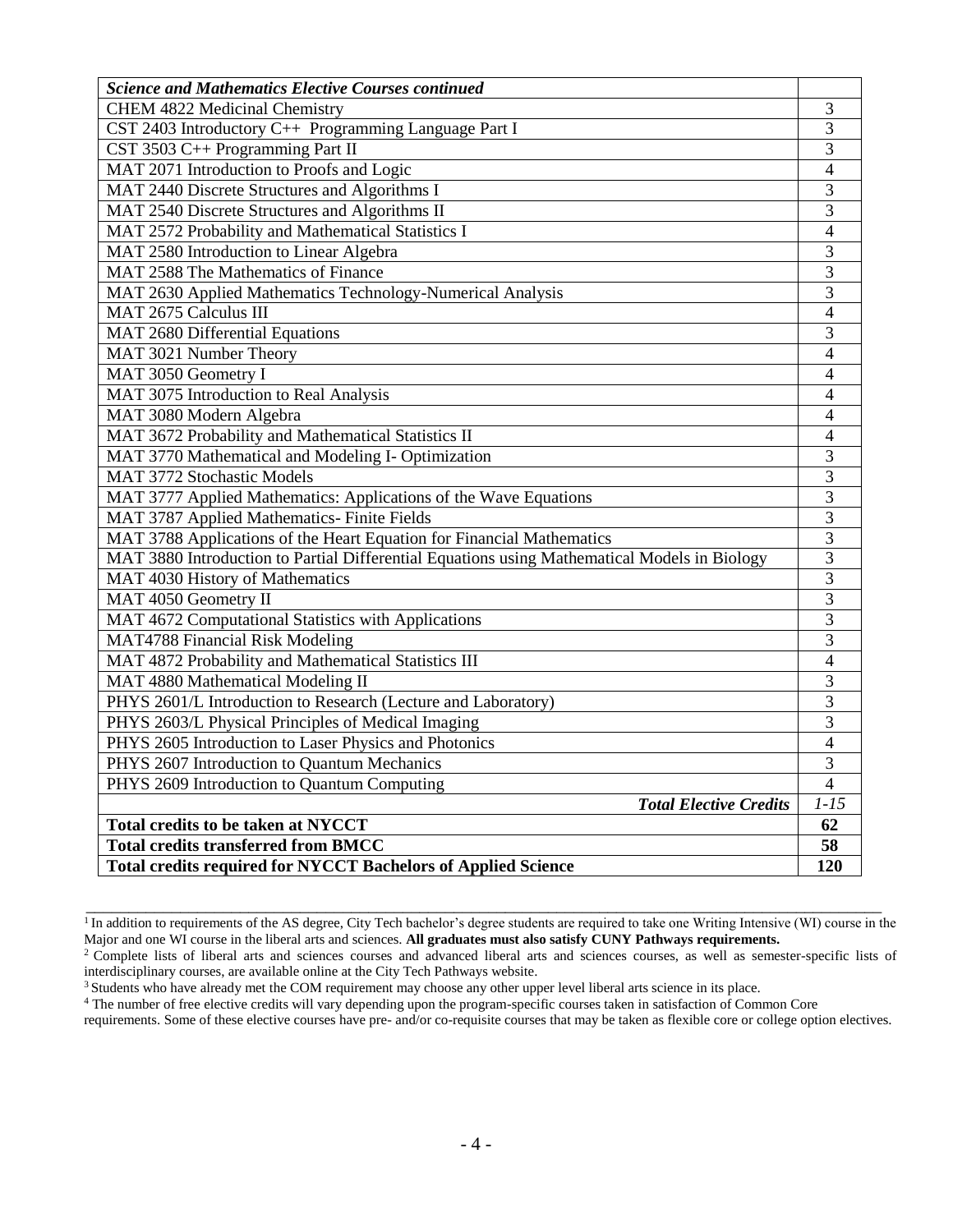### **F. ARTICULATION AGREEMENT FOLLOW-UP PROCEDURES**

### **1. Procedures for reviewing, updating, modifying or terminating agreement:**

When either of the degree programs involved in this agreement undergoes a change, the agreement will be reviewed and revised accordingly by faculty from each institution's respective departments, selected by their chairpersons and/or program directors.

### **2. Procedures for evaluating agreement, i.e., tracking the number of students who transfer under the articulation agreement and their success:**

Each semester New York City College of Technology will BMCC with the following information: a) the number of BMCC students who applied to the program; b) the number of BMCC students who were accepted into the program; c) the number of BMCC students who enrolled; and d) the aggregate GPA of these enrolled students.

### **3. Sending and receiving college procedures for publicizing agreement, e.g., college catalogs, transfer advisers, Websites, etc.:**

This articulation agreement will be publicized on BMCC's website, and the New York City College of Technology website. Transfer advisors at BMCC will promote this agreement with eligible students.

### **G. Advisor Recommendations**

BMCC students who plan to transfer into the Applied Chemistry degree program at New York City College of Technology are advised to choose the listed of Program Requirements indicated in this document in order to satisfy the requirements for the A.S. degree in Science at BMCC and to ensure that the maximum number of credits are transferred to satisfy the Applied Chemistry program requirements at New York City College of Technology. Refer to the college website for a list of the general requirements for the A.S. degree.

**Effective Date:** Fall 2016